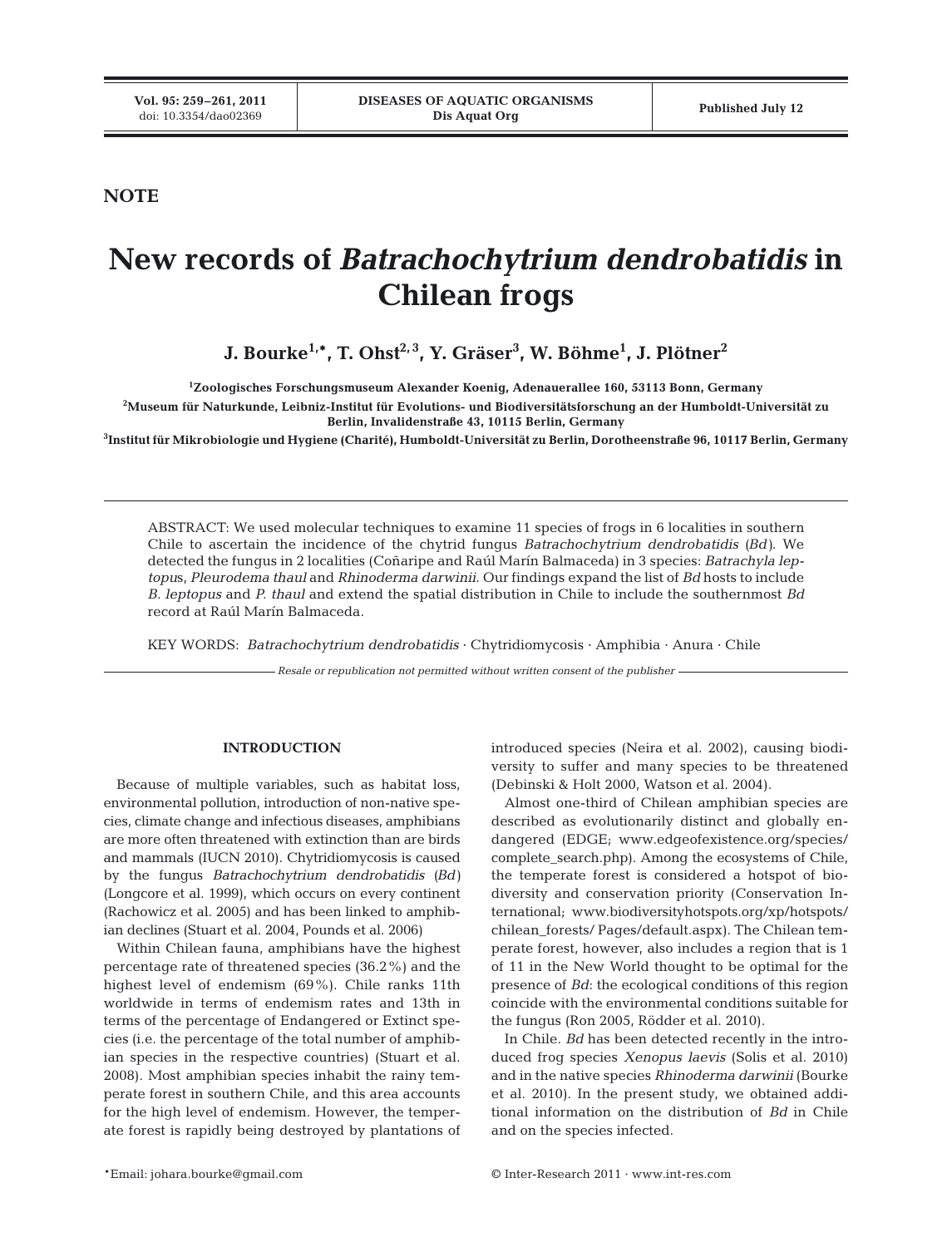### **MATERIALS AND METHODS**

During the southern hemisphere summer between December 2009 and February 2010 we manually captured frogs from 6 populations from the temperate forest of Chile (Fig. 1). Frogs were swabbed for PCR detection of *Bd* and then released at the site of capture. We wiped a sterile cotton swab along the skin of captured frogs for ~30 s, focusing on forelimbs, hindlimbs and the pelvic region. DNA was extracted from swabs with DNeasy Blood & Tissue Kits (Qiagen), following the extraction protocol of the manufacturer. Isolated DNA was preserved in Eppendorf microcentrifuge tubes containing 98% ethanol.

DNA of *Batrachochytrium dendrobatidis* was detected with a modified real-time (rt) TaqMan PCR assay (Boyle et al. 2004). In this assay the TaqMan probe was not conjugated with a minor groove binder but included locked nucleic acid (LNA, N+) bases to



Fig. 1. Chilean frog populations analyzed for the presence of *B. dendrobatidis*: Raúl Marín Balmaceda (43° 47' S, 72° 57' W); Tic Toc Bay (43° 36' S, 72° 53' W); Tierra Amarilla (43° 00' S, 72° 29' W); El Socorro (39° 12' S, 73° 01' W); Namuncai (39° 11' S, 71° 51' W); Coñaripe (39° 32' S, 71° 55' W). masl: m above sea level. Inset shows location of study area in southern Chile

elevate the melting temperature (5'-6FAM-CGA GTC+ G+AA+ C+A+A+ AAT-BBQ-3'). All rtPCR reactions were performed in a final volume of 20 µl on a LightCycler 480 (Roche Applied Science). The reaction mixtures contained 0.25 µM of each primer (ITS1-3 Chytr and 5.8S Chytr; Boyle et al. 2004), 62.5 µM of each dNTP, 1.5 mM  $MqCl<sub>2</sub>$ , 6% BSA, 2 µl of 10 $\times$  reaction buffer (BD, Solis BioDyne), 1 unit *Taq* DNA polymerase (AmpliTaq, ABI) and 1 µl DNA. The cycling profile consisted of an initial denaturation step at 96°C for 5 min, followed by 50 cycles of 10 s at 96°C and 1 min at 60°C. We included negative controls and a positive control for each amplification. rtPCR reactions were performed twice for each sample.

## **RESULTS**

Of 79 amphibians tested, 9 (11.4%) were infected with *Bd*: *Batrachyla leptopus*,  $n = 2$  out of 11 (2/11, 18.2%); *Pleurodema thaul*, n = 4/14 (28.6%); *Rhinoderma darwinii*,  $n = 3/6$  (50%). No infection was detected in *Alsodes igneus* (n = 2), *Batrachlya antartica* (n = 1), *B. taeniata* (n = 2), *Eupsophus calcaratus* (n = 37), *E. vertebralis* (n = 3), *E. migueli* (n = 1), *E. roseus*  $(n = 1)$  or *E. emiliopugini*  $(n = 3)$ , but, except for *E. calcaratus*, sample sizes were small. We detected chytrid infections only at Coñaripe  $(n = 4/14, 28.6\%)$  and Raúl Marín Balmaceda (n =  $5/14$ ,  $35.7\%$ ).

# **DISCUSSION**

Our findings expand the list of amphibian species susceptible to *Bd* and the distribution of infected species in Chile, including the most southern record of *Bd* at Raúl Marín Balmaceda. *Bd* was de tected in *Batrachyla leptopus* and *Pleurodema thaul* for the first time during our survey, which adds to concerns about the threat of *Bd* to Chile's unique and endangered fauna.

The incidence of chytridiomycosis may vary seasonally from low to massive infections within a population, with infection rates usually being higher during cooler seasons (Woodhams & Alford 2005, Woodhams et al. 2008). The low prevalence of infections in frogs and the high proportion of uninfected populations in the temperate forest of Chile may be a short-term phenomenon because we collected our samples exclusively during the southern hemisphere summer (January to February).

We have insufficient data to estimate the effect of *Bd* on amphibian diversity in Chile. Additional individuals, populations and species must be examined, and infected populations must be monitored to correlate the infection rate to population dynamics. Analysis of